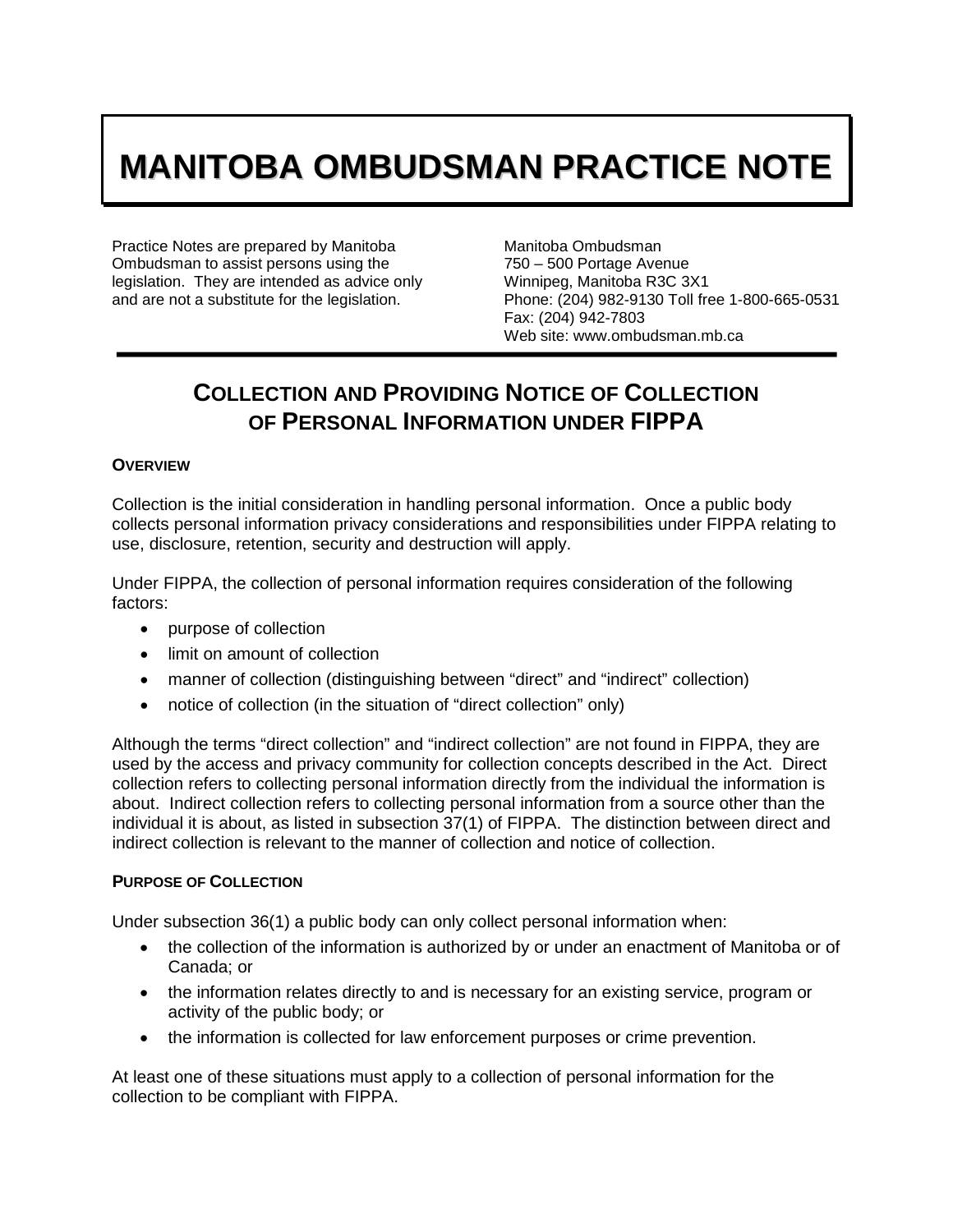#### **LIMIT ON AMOUNT OF COLLECTION**

When a public body collects personal information, it must only collect as much information about an individual as is reasonably necessary to accomplish the purpose for which the information is being collected (subsection 36(2)). The collection of more personal information than is necessary for the purpose (commonly referred to as "over collection") would not be compliant with FIPPA.

# **MANNER OF COLLECTION**

FIPPA requires the collection of personal information to be made directly from the individual unless another manner of collection is permitted under subsection 37(1) the Act. Subsection 37(1) includes approximately 20 situations where an indirect collection of personal information can be made.

# **NOTICE OF COLLECTION**

When a public body collects personal information directly from the individual the information is about, it must inform the individual of:

- the purpose for which the information is collected; and
- the legal authority for the collection; and
- the title, business address and telephone number of an officer or employee of the public body who can answer the individual's questions about the collection (subsection 37(2)).

It is important to note that the "legal authority for the collection" is not FIPPA. Rather, FIPPA sets out the requirement and contents for the notice for direct collection.

While FIPPA sets out the contents of the notice for direct collection, it does not require that the notice be in a particular form. The form of notice should be appropriate to the situation. It is a good practice to provide notice in writing. The notice could, for example, be on a public sign or be contained in an information brochure handed to the individual or be set out on an application form where personal information is being collected directly from the individual. If notice is given verbally, it is suggested that the public body document its providing of notice to the individual and consider having the individual initial the file entry.

Notice is not required if the public body has recently provided the individual with notice concerning the collection of the same or similar personal information for the same or a related purpose (subsection 37(3)).

# **SAMPLE NOTICE OF COLLECTION**

A useful notification statement, consistent with the provisions set out in subsection 37(2), is contained on the Manitoba FIPPA web site at [http://www.gov.mb.ca/chc/fippa/public\\_bodies/index.html,](http://www.gov.mb.ca/chc/fippa/public_bodies/index.html) under "Resources".